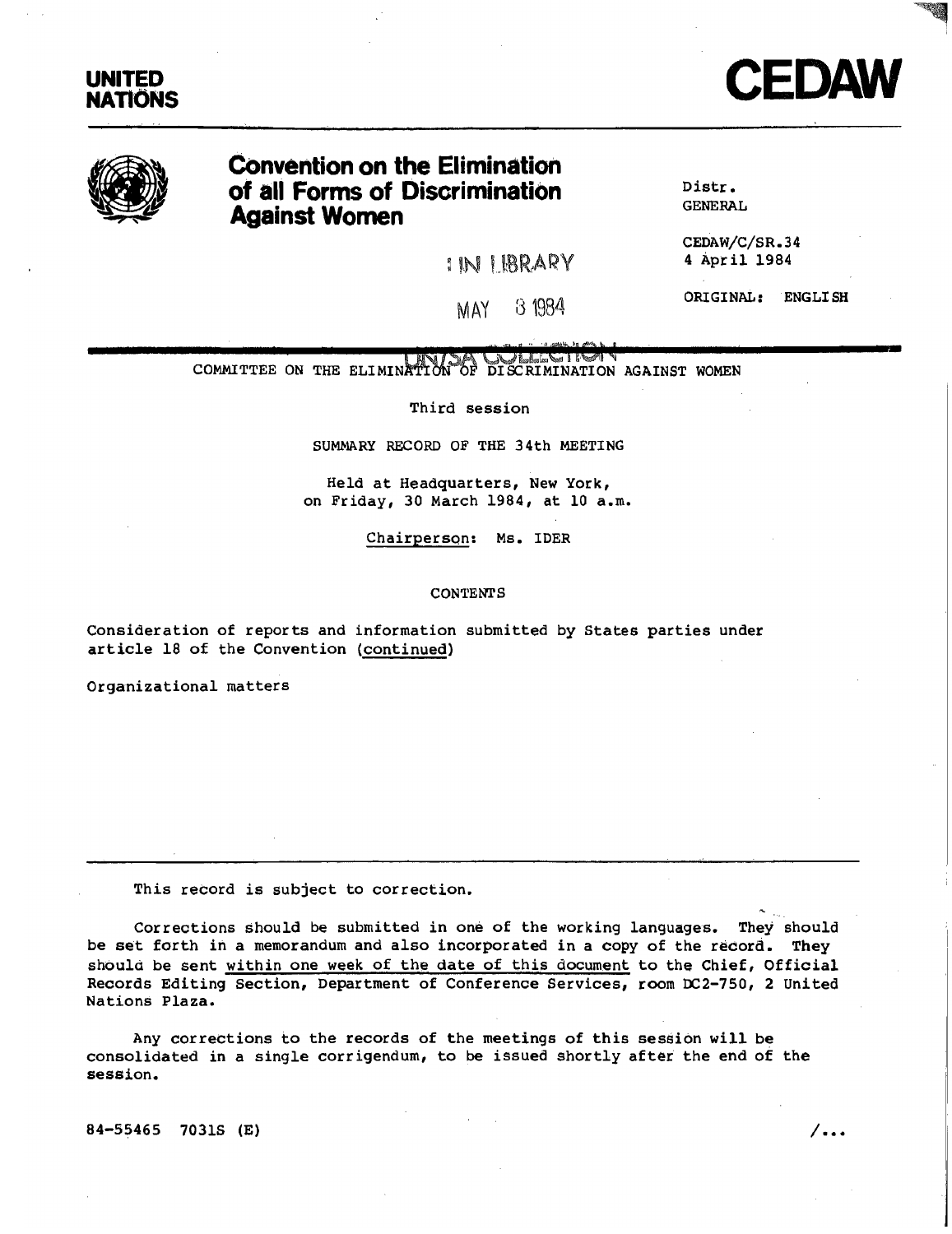## The meeting was called to order at 10.30 a.m.

### CONSIDERATION OF REPORTS AND INFORMATION SUBMITTED BY STATES PARTIES UNDER ARTICLE 18 OF THE CONVENTION (continued)

## Initial report of China (continued) (CEDAW/C/5/Add.14)

1. Ms. GONZALEZ MARTINEZ commended the representative of China on her excellent introduction of that country's br ief but clear. report and thanked her for circulating various publications on the situation of women in China which amplified some sections of the report graphically. In connection with the statement on page 14 of the report that cases of discrimination, maltreatment and even physical abuse of women still occurred, for instance, one publication gave further details on the efforts being made to identify such problems and the Government's intention of resolving them through programmes 'to educate and inform people in both urban and rural areas about the need to respec $\mathfrak{C}^j$  women's and children's rights. The publications also gave more information on the campaign to promote respect for women from birth, breaking with the feudal tradition of lamenting the birth of girls in China. Finally, they provided information on the persistence of arranged marriages.

2. With regard to the Government's family planning programme, she. wished to know what was the situation of families where the wife, for whatever reason, had more than one child. She also wished to know China's current population growth rate and the precise meaning of the statement on page 12 that prenatal physical examinations of the foetus were carried out in many places "to ensure fewer and better children and upgrade the quality of the population". In Mexico, such examinations were carried out to assure women that their unborn children were genetically sound and to permit abortions where the foetus was found to present serious genetic defects. Abortion was not allowed for any other reason in her country. Finally, she wished to know what special treatment, if any, was accorded to unmarried mothers.

3. Ms. LAMM said that the report submitted by China demonstrated clearly the results of that country's 35-year campaign to ensure equal rights for women.

4. While she realized that the birth rate in China was a very special problem, she would welcome some information on the protection of motherhood in that country and on how· the Government reconciled the protection of motherhood with its aim of reducing the high birth rate.

5. She would also like more information on the social security system, especially as it related to women and mothers.

6. Ms. REGENT-LECHOWICZ was pleased to note from the report that considerable efforts had been made to eliminate feudal traditions in China, and that no attempt had been made to disguise the fact that difficulties persisted which hindered the implementation of the Convention.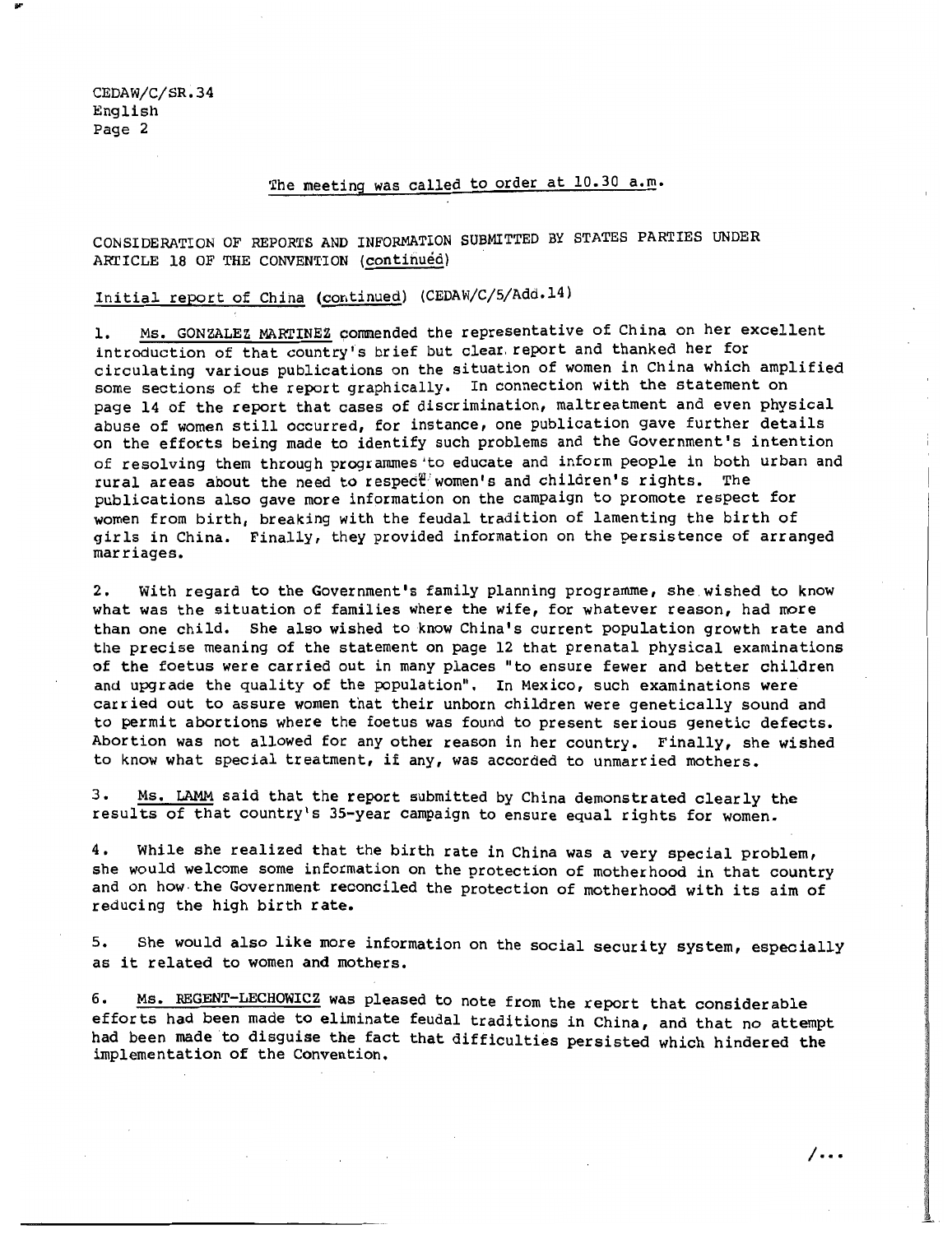#### (Ms. Regent-Lechowicz)

7. With regard to divorce, she wished to know how the Government's birth control policy influenced divorce and what the divorce rate was in China. She also wished to know about the respective rights and responsibilities of the wife and the husband in the event of divorce. She would also welcome more information on the Government's policy with regard to minorities in relation to the Marriage Law. For instance, did that Law apply when one partner in a marriage belonged to a minority group and the other partner was Chinese? Finally, she wished to know the position of the AlI-China Women's Federation with regard to the Government's birth control policy.

8. Ms. PEYTCHEVA said that China's report was both very interesting and very frank about the problems which remained to be overcome in achieving full equality for women in China.

9. She would like to have further statistical information on the child care services mentioned on page 11 of the report. In her introduction, the representative of China had stated that approximately 25 per cent of all children of pre-school age attended day care centres and kindergartens. She wished to know whether the need for such centres was being fully met in all areas and, if not, whether the Government planned to expand the child care network.

10. She would also welcome information concerning the attitude of the AII-China Women's Federation towards the Government's population policy. Finally, she wished to know whether there was any legislation on the minimum age of marriage and whether that age was the same for men and women.

11. Ms. CORTES commended China on its frank report and its progress towards eliminating discrimination against women. In particular, she was gratified by the provision in China's Constitution that children who had reached their majority had the duty to support and assist their parents. She wished to know whether any legal recourse was open to parents whose children did not fulfil that obligation.

12. She sought clarification of the phrase "violation of the freedom of marriage" on page 4 of the report and of the difference between citizenship and nationality in China. She wished to know whether all women belonged to the All-China Women's Federation and would like further information on the Government's family planning programme.

13. Referring to the provisions of the Marriage Law reproduced on page 13 of the report, she asked about the implications of a man's decision to become a member of his wife's family. Did the man take his wife's family name in such cases and did he retain her name if they divorced? She also wished to know when children were allowed to choose to adopt their father's or their mother's family name.

14. Finally, drawing attention to the statement on page 14 that "women themselves have become aware of their own strength", she stressed that it accurately reflected the Committee's objective.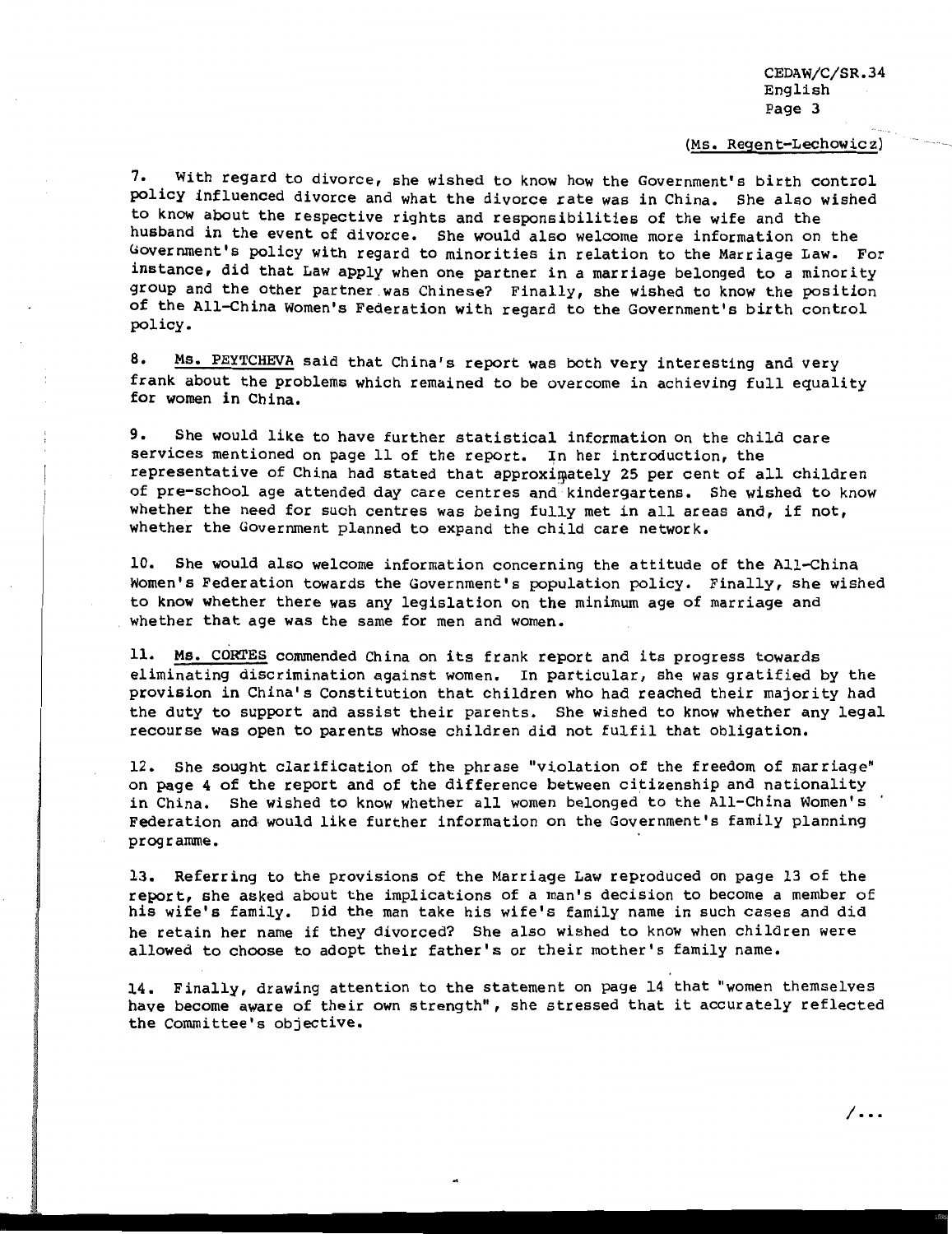15. Ms. MACEDQ DE SHEPPARD commended China's clear report and asked what special measures the Chinese Government had taken to ensure full equality for women in education, employment, health and family relations and in their overall treatment. Sufficient legislative action did not appear to have been taken to guarantee women's equality and the statement on page 3 that the Constitution provided the best guarantee of women's rights and interests was not sufficiently explicit. She wished to know what precise action had been taken to ensure women's effective enjoyment of their rights.

16. She would welcome further information on the number of women holding elected office and on the levels at which they hela such office, and on women's participation in public life in general. She would also welcome further information on problems relating to nationality, international representation, social security and prostitution. The report gave no information on the legal status of prostitution in China - whether it was allowed by law and, if so, how it was regulated. If it was not lawful, was it considered an offence and, if so, how was it punished?  $\blacksquare$ 

'I,:

17. In connection with action taken to change cultural patterns in order to eliminate the vestiges of feudalism and the consequences of the Government's policy of opening up communication with other countries, she wished to know what had been done to implement the nationwide campaign to break down feudal ideas and customs upholding male superiority.

18. Ms. ILIC commended China on its frank and comprehensive report. The Government's tremendous achievements in enhancing the status of women deserved full praise.

19. She would welcome further clarification of the statement in the report that cases of discrimination, maltreatment and even physical abuse of women still occurred. While she considered their persistence normal in a country which had undergone radical change, she wished to know what steps the Government was taking to combat those practices and what legal recourse was available to the women victims. Noting the statement on page 16 that the judicial organs could invoke sanctions in cases of discrimination which violated the law, she wondered whether women were able to bring individual law suits before the courts and, if so, what the outcome had been.

20. She also wanted to know what the Government was doing to reverse the high drop-out rate among girls registered in primary schools. Were parents under an obligation to send their children, in particular their daughters, to school and, if so, how was that obligation enforced?

21. Finally, she wished to know what was meant by the term "mercenary marr iages" on page 15.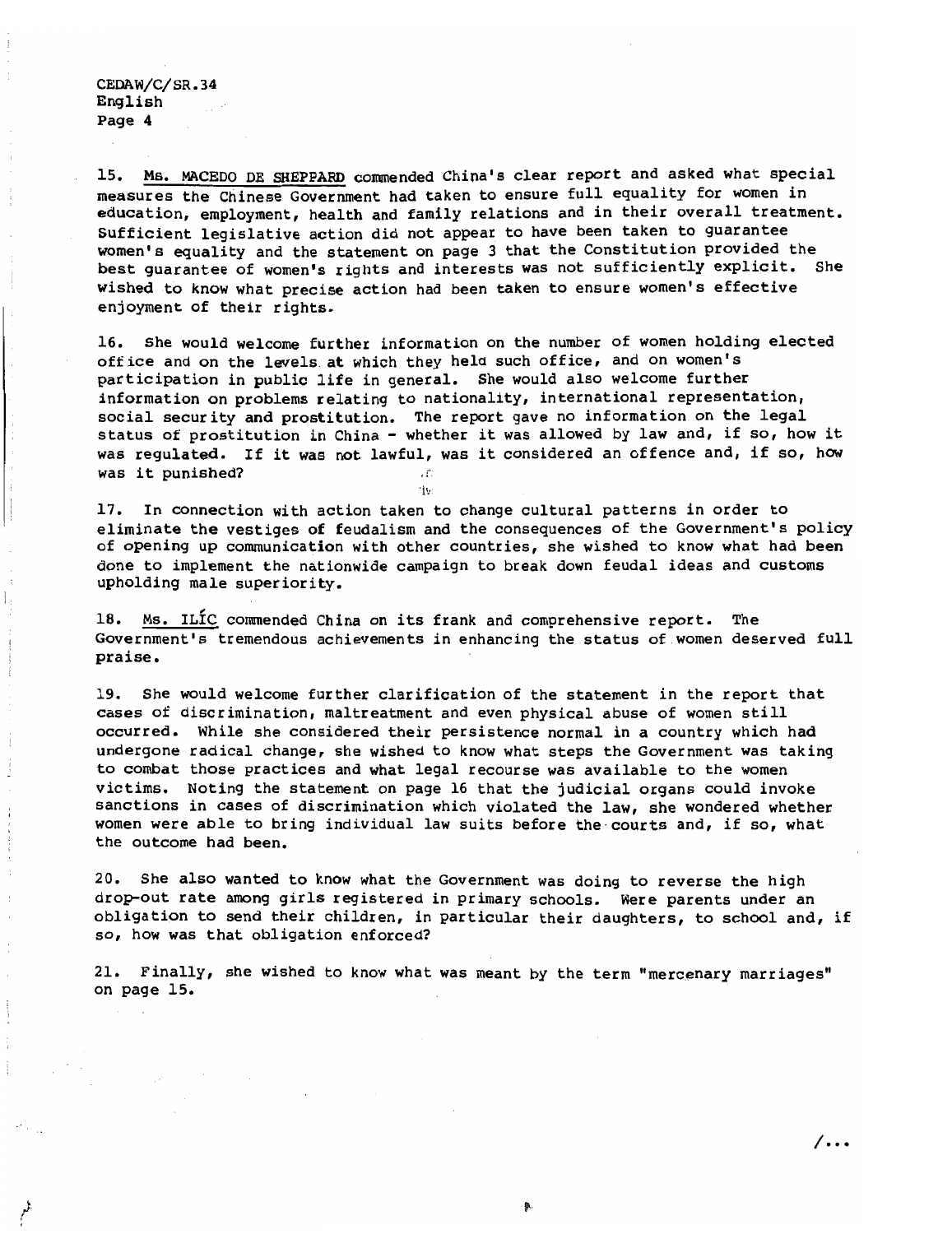CEDAW/C/SR.34 'English Page  $\overline{5}$ 

22. Ms. PATINO asked whether the Convention on the Elimination of Discrimination against Women was being publicized as part of the campaign to eradicate feudal ideas regarding male superiority. Secondly, she requested clarification of the statement in the report that, under article 34 of the Constitution, all citizens who had reached the age of 18 had the right to vote, regardless of inter alia "property status" and the "length of residence". Did the statement that the All-China Women's Federation brought the voices of the rank and file women to the attention of the Chinese Communist Party and the Government mean that not all women were members of the Communist Party?

23. Ms. ESCUDERO MOSCOSO praised the report and China's tremendous respect for the institution of the family and for the weakest members of that institution, namely, children and the elderly. Citing the mutual obligations of parents and children under article 49 of the Constitution, she asked whether there were courts to which individuals could appeal in the event that those provisions were violated. If there were, what impact did the rulings of such courts have? Did women have legal recourse against discrimination and at what point were cases of discrimination brought before the court? Finally, she asked whether the women's federations exercised significant influence: did they have a legal status or were they purely voluntary organizations?

24. Ms. CARRON, referring to the statement (p. 13) that after a marriage had been registered the woman might become a member of the man's family or the man might become a member of the woman's family, asked what was the usual practice in that regard. It would be interesting to hear what specific measures the Government had taken to curb infringements of the legitimate rights and interests of women and children (p. 15) and what was meant by the term "legitimate rights and interests".

25. Since couples were encouraged to have only one child, was it conceivable that if that child proved to be a girl, the birth would be kept a secret or the child made to disappear? Finally, was there any truth to the rumour that factory workers were encouraged to plan their families in such a way as to ensure that not too many women in a given plant were on maternity leave at the same time?

26. MS. EL-FETOUH, noting that under article 49 of the Constitution both spouses were responsible for practising family planning, asked how the authorities ensured that both spouses indeed shared that responsibility. Was there any penalty for failure to do so?

27. According to the report, a very high percentage of the women eligible to vote actually exercised that right. How was that achieved? Had the Government imposed fines for persons who failed to vote as was the case in other countries? How did the All-China Women's Federation participate in the formulation of government policy and how did it monitor the implementation of that policy?

28. Noting the information in the report concerning the equal opportunity enjoyed by men and women in relation to education, she asked whether housing was provided for students at all levels of education all over the country. According to the report there were 15 women who were members of the Science Council of the Chinese Academy of Sciences; how many male members were there?

 $\frac{1}{2}$  ,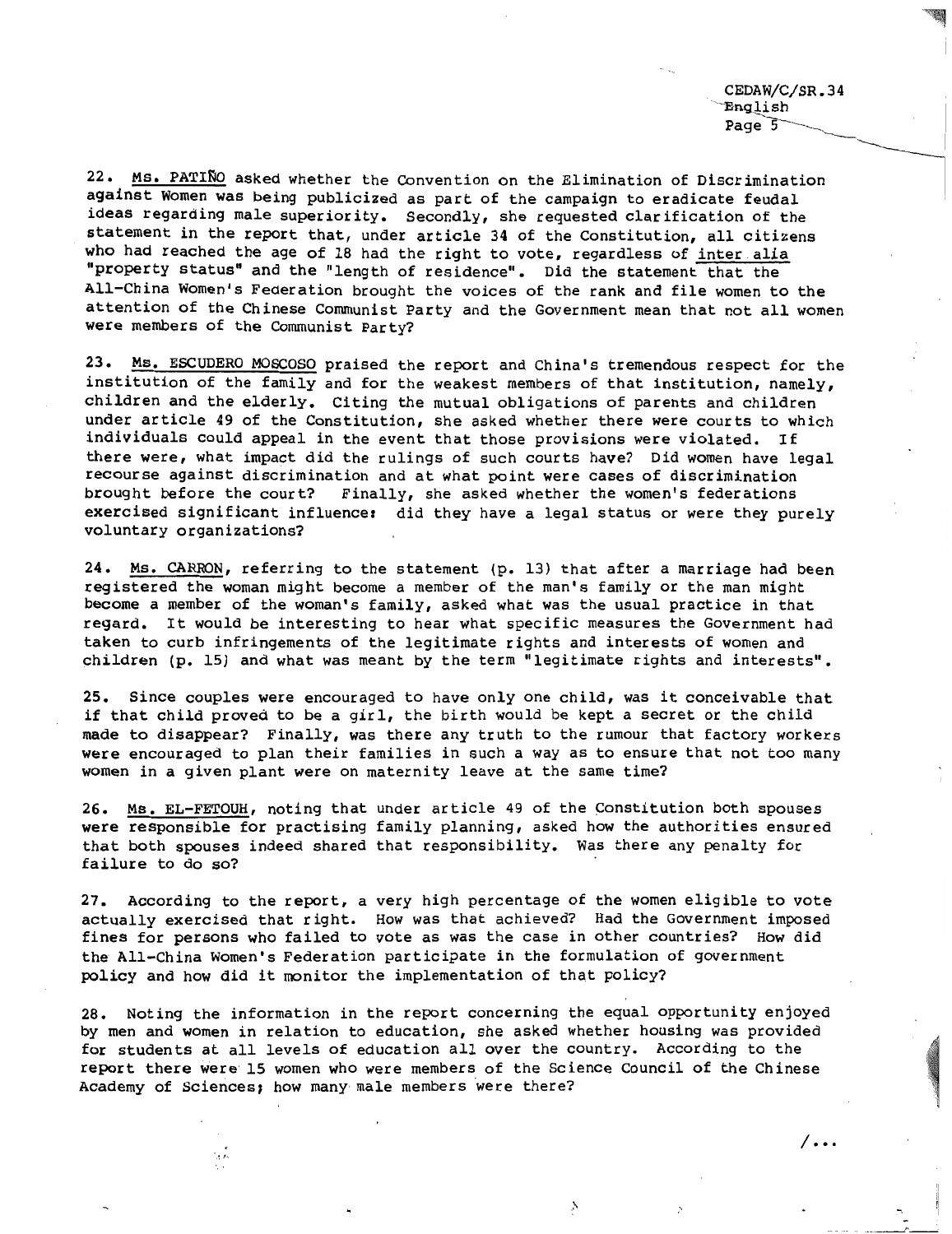#### (Ms. El-Fetouh)

29. She requested further clarification concerning the length of paid maternity leave: when it began and whether it was available to women in both urban and rural<br>areas? Similarly she asked whether pensions were available to both urban and rural Similarly she asked whether pensions were available to both urban and rural women. Finally, she requested clarification of the references to genetic counselling and physical examinations of the fetus.

30. MS. ZHANG Zhong-an (China) said that she would like to give full replies to the questions at a later meeting.

#### 31. Ms. ZHANG Zhong-an (China) withdrew.

#### ORGANIZATIONAL MATTERS

32. The CHAIRPERSON drew attention to resolution 83/23, paragraph 6, of the Economic and Social Council which requested the Secretary-General to submit a progress report to the Council at its first regular session of 1985, in  $constant$  consultation, inter alia, with the  $\ddot{\theta}$ mmittee, containing an analysis of policies influencing the role and nature of the family in the context of development. The Committee should bear that in mind when considering the reports of States parties.

33. Ms. BERNARD expressed regret that the Committee had not been reminded of that mandate earlier.

34. Ms. GONZALEZ MARTINEZ suggested that introductory statements made by representatives of States parties should be annexed to the report of the State party concerned because they contained useful additional information. The Committee should not feel compelled to consider a specific number of reports at each session. It was more important to make sure that each report was given careful consideration and that the Committee was able to complete the report on its session on time.

35. Ms. CORTES suggested that the Committee might wish to discuss how it should interpret article 21 of the Convention, which requested the Committee to make suggestions and general recommendations based on the examination of reports and information received. perhaps those recommendations could be addressed to all States parties, not just to those whose reports had been considered. She supported the suggestion that introductory statements should be annexed to the reports of States parties.

36. The CHAIRPERSON, speaking in her own capacity, said that it might be preferable to consider the issue raised by Ms. Cortes at the next session in order to give Committee members time to become familiar with the interpretation generally given to similar provisions in other international conventions.

37. Mr. NORDENFELT said that, under item 4 (organizational matters), the Committee could discuss the question of reservations to the Convention. Although a reservation on one particular article might not necessarily affect the letter and spirit of the Convention, other more general reservations might have a serious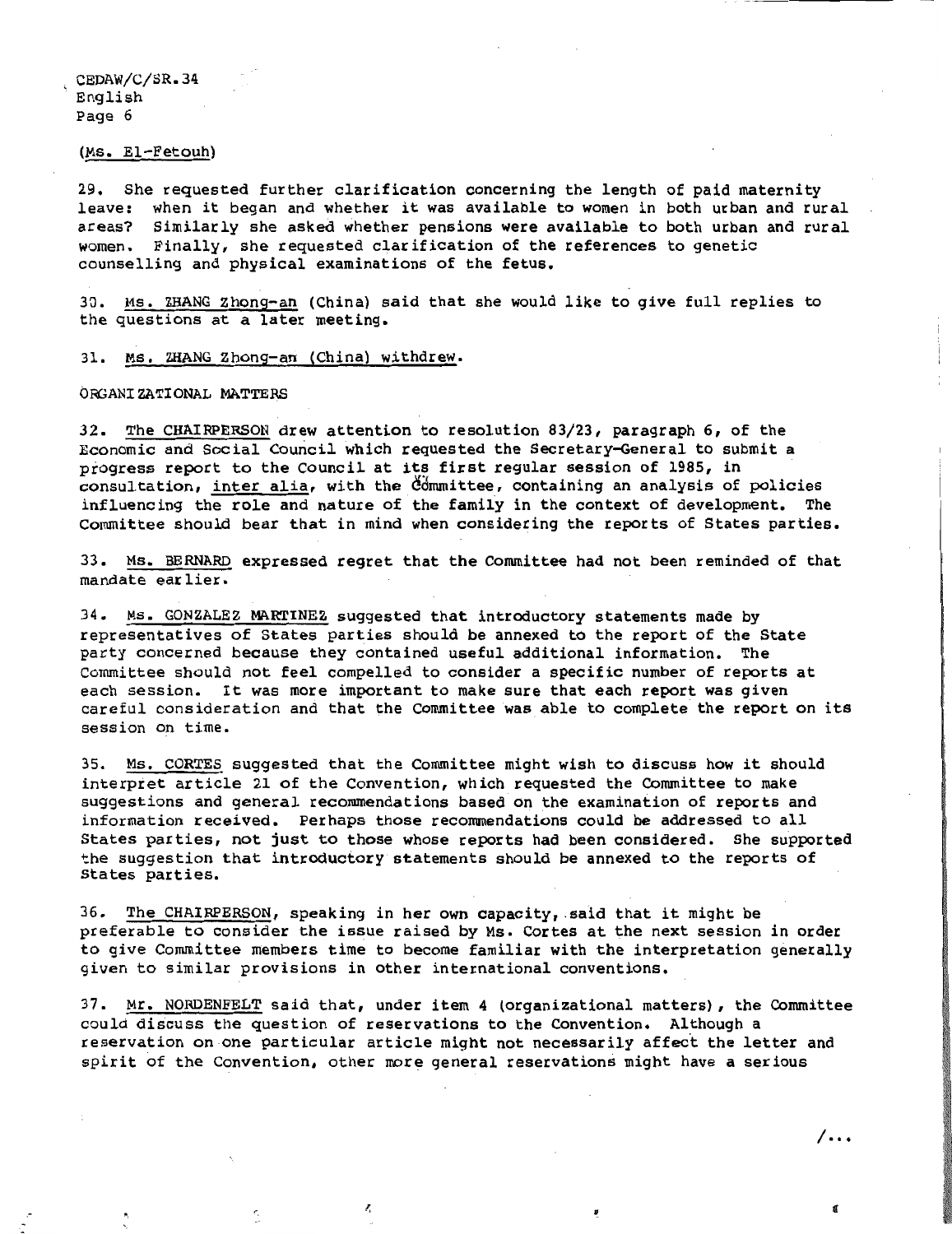**/ ...**

#### (Mr. Nordenfelt)

impact on its substance. He felt, however, that it would be more practical to discuss the issue at the end of the session.

38. Ms. OESER said that she agreed with the Chairperson that the problem of suggestions and general recommendations to be made in pursuance of article 21 of the Convention should be discussed at a later session. The question of reservations should also be discussed in the Committee at a later date. She asked the Secretariat whether in future it could send the experts copies of States' reservations to the Convention along with the reports. Summaries of the statements made by the representatives of States parties at the time of presentation of the reports, as had been agreed, would be included in the reports on the Committee's session. However, introductory statements should not be lncluded in those reports.

39. The CHAIRPERSON said that she understood that the suggestion was to annex the introductory statements to the individual country reports.

40. Ms. CARON said that, before the end of the session, under agenda item 4, the Committee should discuss the questions concerning the reports of the specialized agencies, the kinds of suggestions to be included in section V of the Committee report and the revision of the estimated number of reports which the Committee could hear and consider at each session.

41. On the question of reservations, she asked for clarification with regard to paragraph 2 of article 28 of the Convention, in which the word "incompatible" was not clearly defined.

42. Ms. ILIC said that she also had doubts on the question of reservations and their admissibility. She asked whether paragraph 2 of article 28 meant that those reservations received and circulated to Member States were considered to be compatible. It might be advisable to discuss the subject with a legal adviser from the Secretariat. She asked the Secretary of the Committee whether it was true that certain institutions such as INSTRAW were not receiving the Committee's documentation, that omission should be corrected.

43. Ms. PATINO said that, since it was possible that the point of view of the representative presenting the country report might differ from that of the person who had prepared the report because of political or time factors, the introductory statement should not be sent along with the report but should be submitted in writing at the time of presentation. She also pointed out that it was difficult to comply with the rules with regard to submitting corrections to summary records within one week of the date of publication of the document when a summary record issued in September 1983 was not received until February 1984. The question of the number of reports which could be considered during a session could be discussed at the end of the current session.